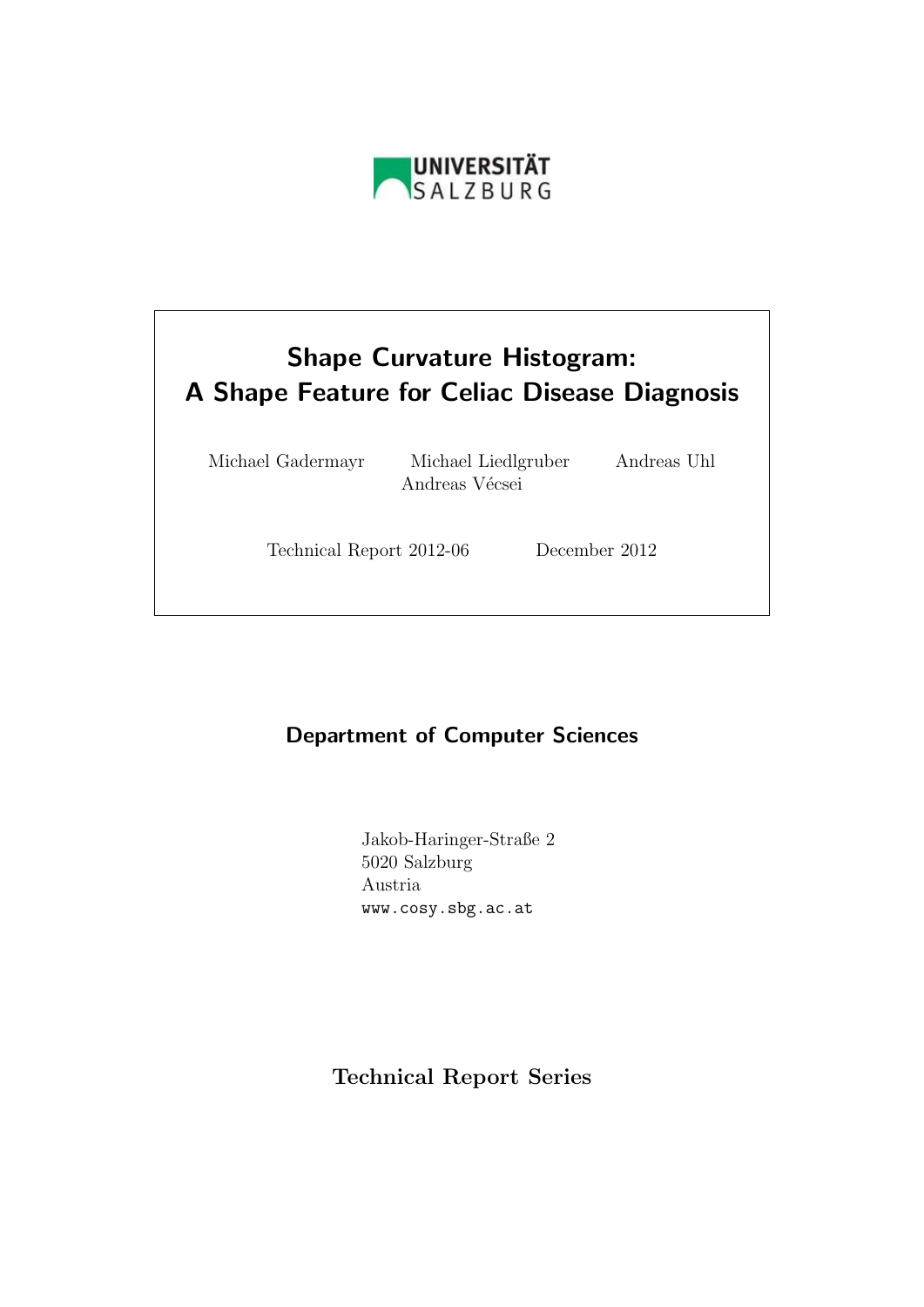# Shape Curvature Histogram: A Shape Feature for Celiac Disease Diagnosis

Michael Gadermayr, Michael Liedlgruber, Andreas Uhl, and Andreas Vécsei

Department of Computer Sciences, University of Salzburg, Austria {mgadermayr,mliedl,uhl}@cosy.sbg.ac.at

Abstract. In this work we introduce a curvature based shape feature extraction technique, which unlike others, does not necessarily depend on a closed boundary or a defined region. While the proposed feature has been developed for celiac disease diagnosis, it can potentially be utilized in other problem domains as well.

To construct the proposed descriptor, first an input color channel is subject to edge detection and gradient computations. Then, based on the gradient map and edge map, the local curvature is computed for each pixel as the angular difference between the maximum and minimum gradient angle within a certain neighborhood.

Experiments show, that the feature is competitive as far as the classification rate is concerned. Despite its discriminative power, a further positive aspect is the compactness of the feature vector.

# 1 Introduction

Celiac disease is a complex autoimmune disorder in genetically predisposed individuals of all age groups after introduction of gluten containing food. Commonly known as gluten intolerance, this disease has several other names in literature, including cœliac disease, c(o)eliac sprue, non-tropical sprue, endemic sprue, gluten enteropathy or gluten-sensitive enteropathy. The real prevalence of the disease has not been fully clarified yet. This is due to the fact that most patients with celiac disease suffer from no or atypical symptoms and only a minority develops the classical form of the disease. Since several years, prevalence data have been continuously adjusted upwards. Fasano et al. state that more than 2 million people in the United States, this is about one in 133, have the disease [1].

Endoscopy with biopsy is currently considered the gold standard for the diagnosis of celiac disease. Due to the technological advances in endoscopy throughout the past years, modern endoscopes also allow to capture images, which facilitates automated analysis and diagnosis. Thus, automated classification as a support tool is an emerging option for endoscopic diagnosis and treatments [2].

In the past various different approaches for an automated classification of celiac disease images have been proposed. The majority of these approaches investigated different texture features for the classification. Features utilized throughout these works include for example simple statistical features [3], statistical features on color histograms [4], statistical features extracted from Fourier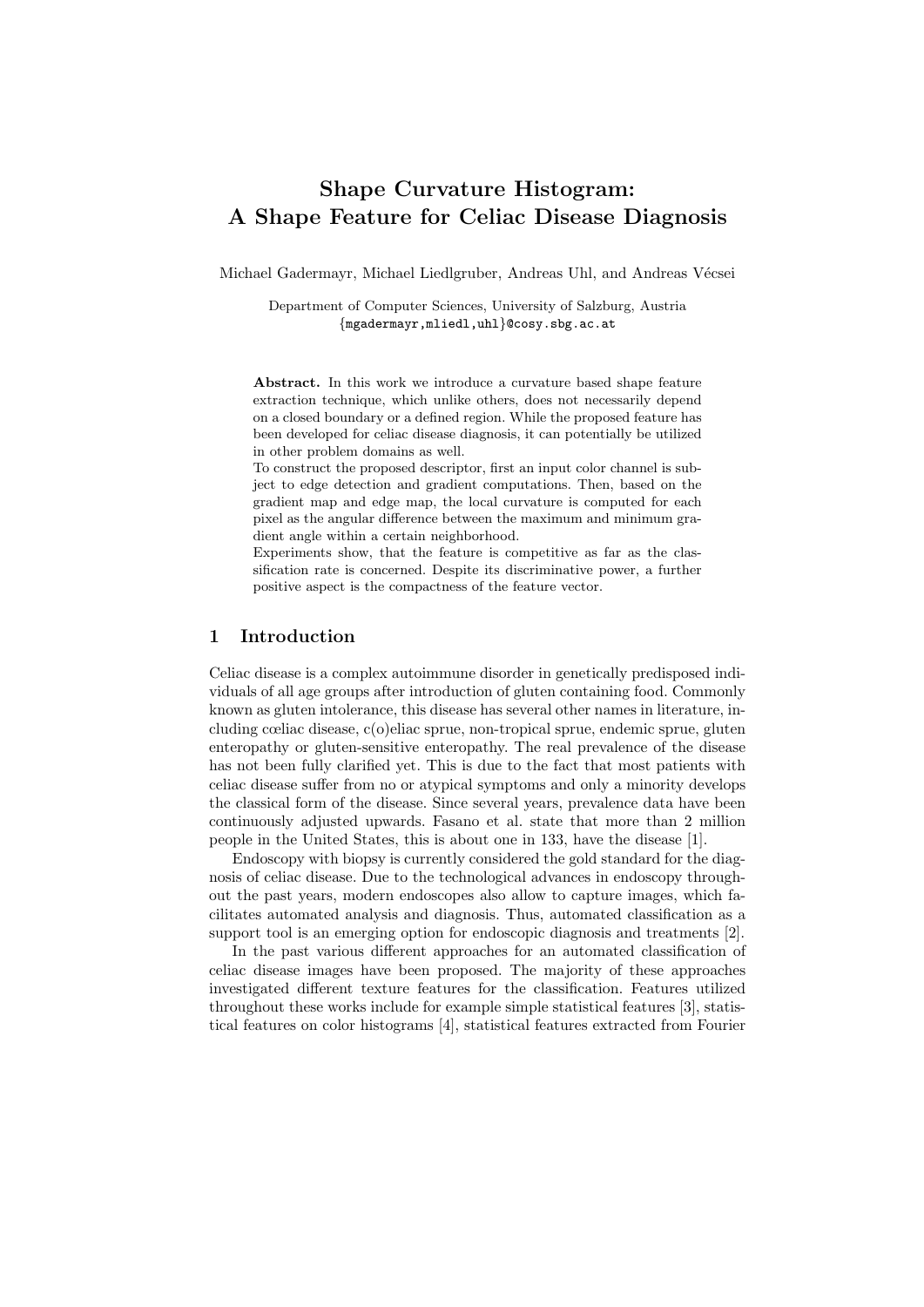magnitudes [5]. In the studies presented in [6] and [7] an extensive comparison between various different types of features (e.g. wavelet-based, Fourier-based, Random fields, and Local Binary Pattern variants) has been conducted. In [7] two shape-based approaches have been evaluated  $[8, 9]$ , which – to the best of our knowledge – are the only two shape-based approaches ever evaluated for an automated diagnosis of celiac disease. Actually, there exists different definitions of shape-based features. In this paper, shape-based features are those, which are based on a previous segmentation of sound objects in the image.

Compared to the results obtained with the texture features the shape-based feature proposed in [8] yielded rather poor results only. The main cause for this is the fact that this feature has been specifically tailored to another problem domain (i.e. colonic polyp classification). Although the second shape-based feature (from [9]) performed rather well in terms of the classification rates achieved, it must be pointed out that this approach is based on a feature selection, which is an advantage compared to the other approaches evaluated.

In this work we present a novel shape-based feature, called Shape Curvature Histogram (SCH). This feature describes the curvature of shapes found within an image in the form of a compact descriptor. In contrast to many other shapebased features the SCH feature does not require shapes with closed boundaries which could be difficult or even impossible to obtain if single objects cannot be identified. Thereby our approach is a very general one and can potentially be applied to other problem domains as well.

To compute the SCH, first a binary edge map based on the input image is generated. This is followed by computing the direction of the gradient for each edge pixel. Then for each edge pixel the maximum difference between the gradient directions within a certain neighborhood around this pixel is computed. The final descriptor is then obtained by generating a histogram over the differences for all edge pixels.

The remaining part of this paper is organized as follows: In Section 2 a brief overview of the medical background behind celiac disease is given, followed by an explanation of the details behind SCH in Section 3 and a brief coverage of the classification setup in Section 4. In Section 5 we show that the proposed method is applicable to our problem. High classification rates imply a high discriminative power even with a very compact feature representation. Section 6 concludes this paper.

# 2 Medical Background

The gastrointestinal manifestations in case of celiac disease invariably comprise an inflammatory reaction within the mucosa of the small intestine caused by a dysregulated immune response triggered by ingested gluten proteins of certain cereals (wheat, rye, and barley), especially against gliadine. During the course of the disease, hyperplasia of the enteric crypts occurs and the mucosa eventually looses its absorptive villi thus leading to a diminished ability to absorb nutrients. People with untreated celiac disease, even if asymptomatic, are at risk for devel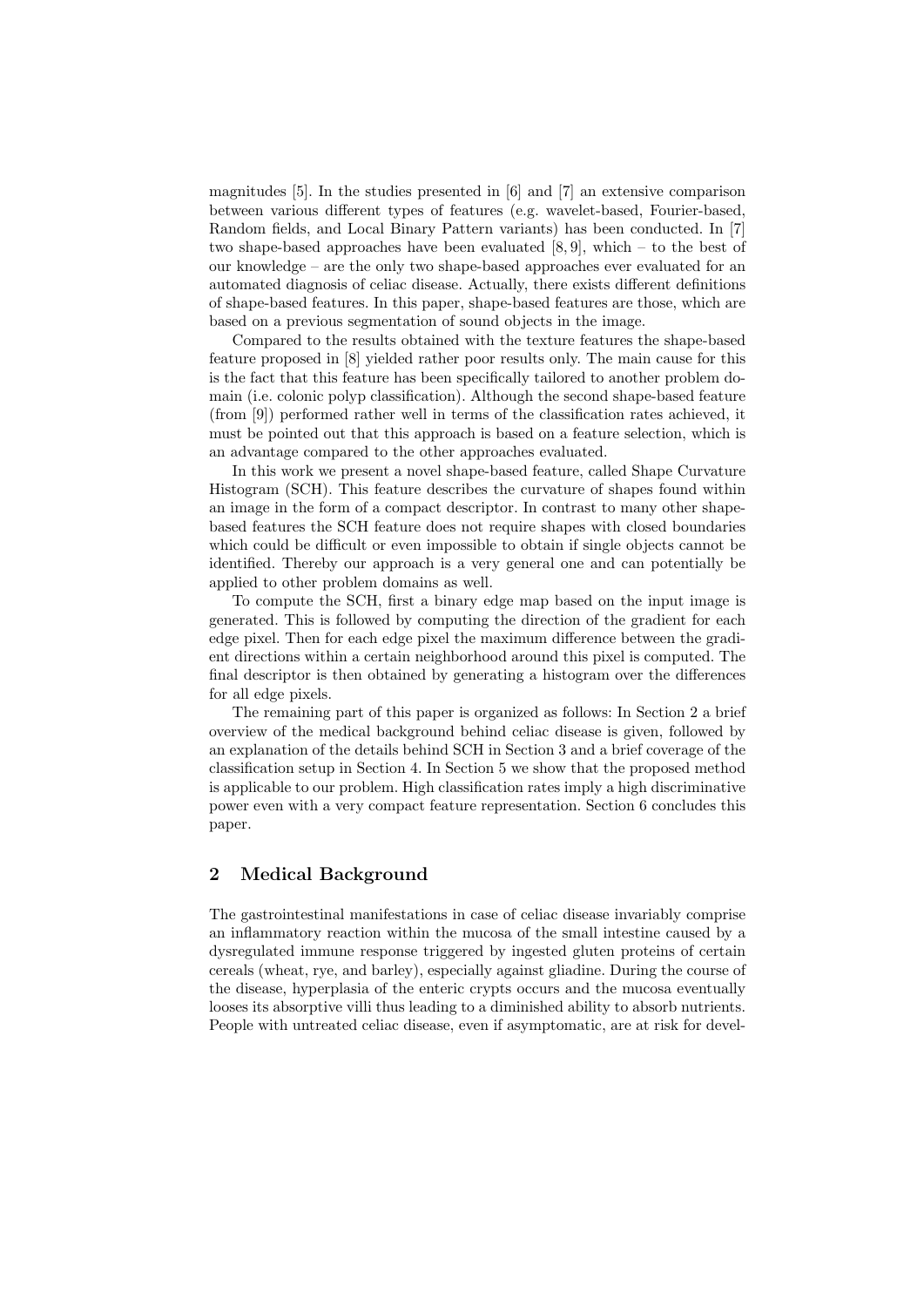oping various complications like osteoporosis, infertility and other autoimmune diseases including type 1 diabetes, autoimmune thyroid disease and autoimmune liver disease.

During standard upper endoscopy at least four duodenal biopsies are taken. Microscopic changes within these specimen are then histologically classified according to the modified Marsh classification, as proposed by Oberhuber et al. [10]. This classification is based on a scheme originally proposed by Marsh in 1992 [11]. The modified Marsh classification distinguishes between classes Marsh-0 to Marsh-3, with subclasses Marsh-3a, Marsh-3b, and Marsh-3c, resulting in a total number of six classes.

According to the modified Marsh classification Marsh-0 denotes a healthy mucosa (without visible changes of the villous structure) and Marsh-3c designates a complete absence of villi (villous atrophy). Table 1 briefly summarizes the characteristic changes of the mucosal tissue caused by celiac disease.

Table 1. Characteristic changes of mucosal tissue caused by celiac disease.

|         | Marsh class Characteristic changes    |
|---------|---------------------------------------|
| $0 - 2$ | No visible changes of villi structure |
| 3a      | Mild villous atrophy                  |
| 3b      | Marked villous atrophy                |
| 3c      | Absent villi                          |
|         |                                       |

Figure 1 shows example images for the different Marsh classes. From these images we clearly notice the villous atrophy in classes Marsh-3a to Marsh-3c, while the villi show up very clear in case of Marsh-0.

Since there are no visual differences between Marsh-0, Marsh-1, and Marsh-2, we consider Marsh-0 and Marsh-3a to Marsh-3c only throughout this paper. Moreover, we restrict our experiments to a classification between healthy patients (i.e. Marsh-0) and those who are affected by celiac disease (i.e. Marsh-3a to Marsh-3c).



Fig. 1. Examples images for the different Marsh classes.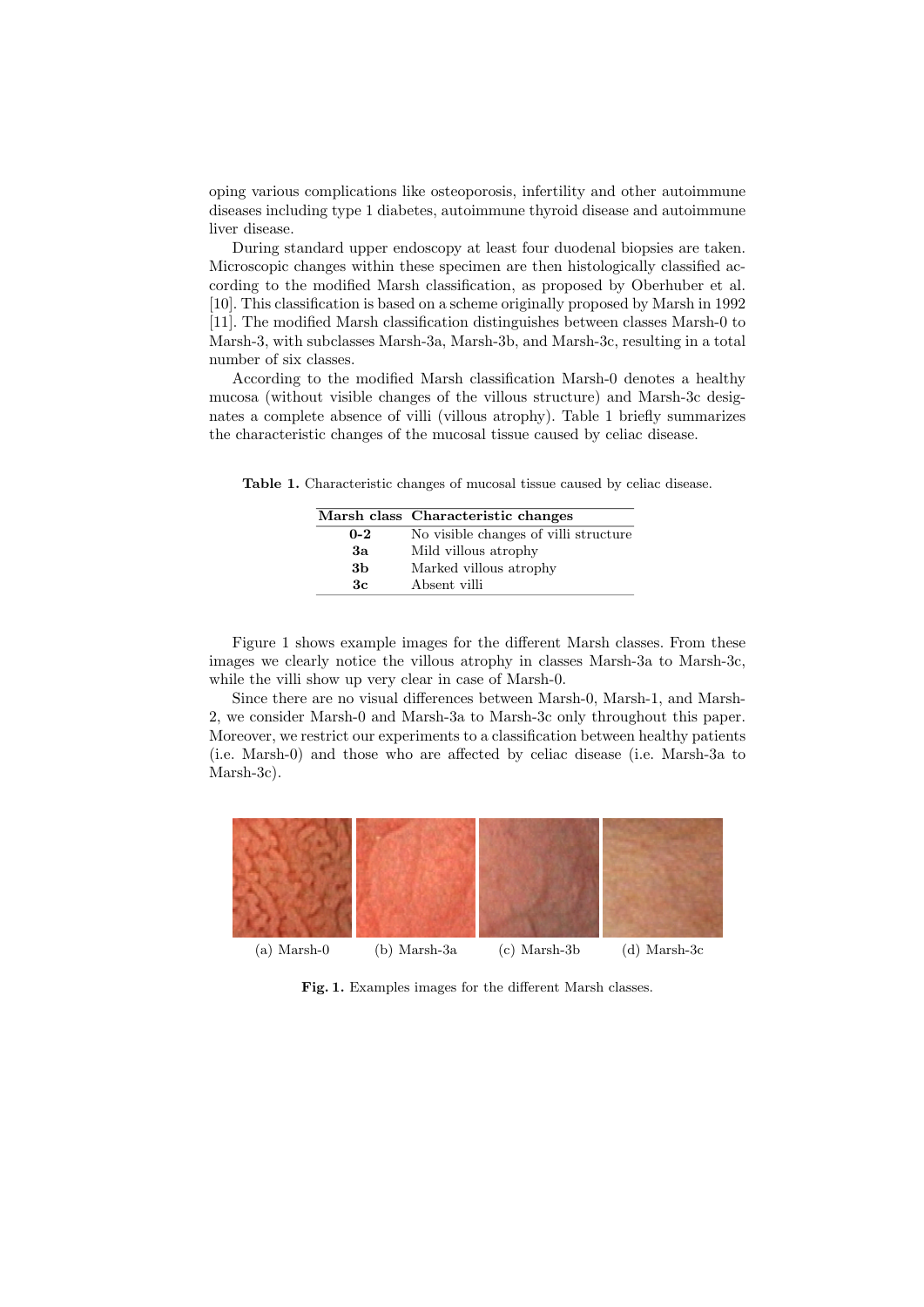# 3 Shape Curvature Histogram (SCH)

The computation of the SCH feature can be divided into the following steps: edge map generation, orientation computation, curvature computation, and the creation of the final feature vector.

In the explanations below  $I$  denotes the image the SCH feature should be computed for. If  $I$  is a grayscale image the computation steps are carried out only once, resulting in a single histogram. For RGB images the steps are carried out for each color channel separately, resulting in one histogram for each color channel. These histograms are then concatenated in order to obtain the final feature vector.

In the following we explain the computation steps in more detail.

#### 3.1 Edge Map Generation

To be able to compute the curvature information the first step is the generation of an edge map. For this purpose we employ the Canny edge detector [12]. The result of the edge detection is an edge map which contains all pixel for which we compute the curvature values. In other words, pixels which do not belong to an edge are masked out from the computation steps below.

Although in special cases the edge map might contain closed boundaries, generally the edge map could consist of an arbitrary number of disconnected parts of arbitrary shapes. Thus, we can not make any assumption on the existence of closed boundaries, which would be obligate for contour-based or region-based shape feature extraction techniques.

#### 3.2 Computation of Orientation

Once the edge map is generated, we compute the gradient direction for each edge pixel. Having both partial derivatives, this direction can be calculated as  $<sup>1</sup>$ </sup>

$$
\Theta(x,y) = \operatorname{atan2}\left(\frac{\partial I}{\partial y}(x,y), \frac{\partial I}{\partial x}(x,y)\right) ,\qquad (1)
$$

where  $(x, y)$  denotes the position of the edge pixel for which the orientation is computed. The resulting values for  $\Theta(x, y)$  always lie within the range  $(-\pi, \pi]$ .

The partial derivatives  $\frac{\partial I}{\partial x}$  and  $\frac{\partial I}{\partial y}$  are approximated by a convolution of the image with Sobel filters. Figure 2(e) shows an example orientation image, which has been computed from the example image shown in Fig. 2(a) and the edge map shown in Fig.  $2(b)$ .

 $^{\rm 1}$  The function at<br>an<br>2 denotes the four-quadrant implementation of the atan-function in MATLAB.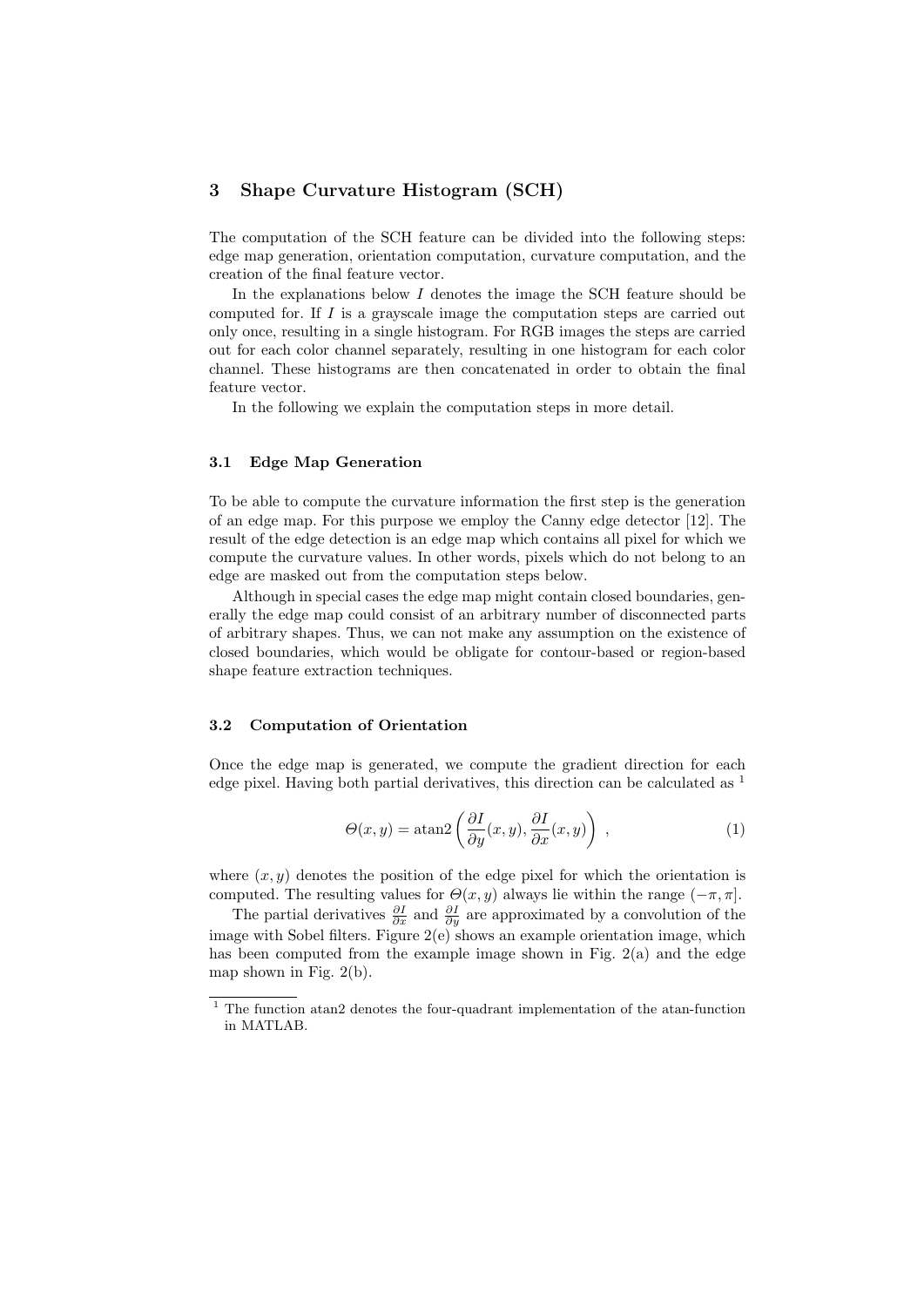

tions

Fig. 2. Output of the different steps when extracting the SCH feature for a grayscale image. (a) the input image, (b) the corresponding edge map,  $(c)$  the edge map superimposed to the input image, (d) the gradient directions for the input image, (e) the edge pixel orientations, and (f) the final image showing the curvature values for the edge pixels (based on a  $3 \times 3$ -neighborhood).

### 3.3 Computation of Curvature

Having the orientation for each edge pixel, we compute the curvature for an edge pixel as the difference between the maximum and minimum gradient angle over all edge pixels within a certain neighborhood. The curvature  $C$  for an edge pixel located at  $(x, y)$  can thus be formulated as:

$$
C(x, y) = D(\Theta_{\min}(x, y), \Theta_{\max}(x, y)), \qquad (2)
$$

with

$$
\Theta_{\min}(x,y) = \min_{(i,j)\in N(x,y)} \Theta(i,j) \tag{3}
$$

and

$$
\Theta_{\max}(x,y) = \max_{(i,j)\in N(x,y)} \Theta(i,j),\tag{4}
$$

where  $N(x, y)$  denotes the set of pixel positions of edge pixels within an  $w \times w$ neighborhood centered at  $(x, y)$  (w denotes the width and height of the neighborhood).

The difference between two arbitrary gradient directions might yield two different types of angles: either an angle in the range  $[0, \pi]$  or the respective reflex angle in the range  $(\pi, 2\pi]$ . Since we are only interested in angle differences in the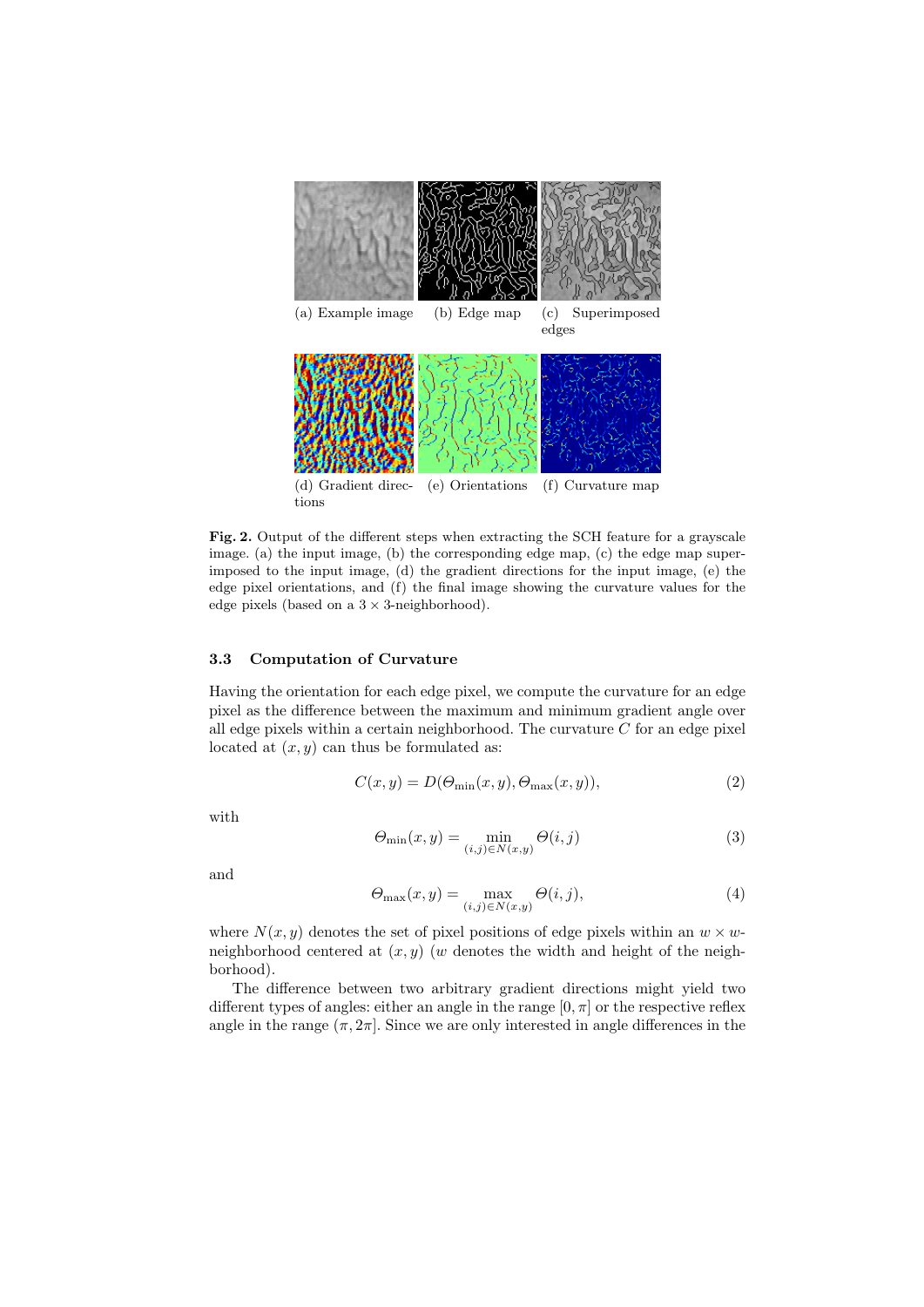range  $[0, \pi]$ , we quite often need to compute the smaller angle from the reflex angle. Hence, we use the following formula to compute the difference between two angles  $\alpha$  and  $\beta$ :

$$
D(\alpha, \beta) = \begin{cases} \Delta(\alpha, \beta), & \text{if } \Delta(\alpha, \beta) \le \pi, \\ 2\pi - \Delta(\alpha, \beta), & \text{if } \Delta(\alpha, \beta) > \pi \end{cases},
$$
(5)

with

$$
\Delta(\alpha, \beta) = \max(\alpha, \beta) - \min(\alpha, \beta). \tag{6}
$$

A schematic illustration of the pixel-wise curvature computation is provided in Fig. 3.



Fig. 3. Computation of the curvature for a pixel (black, filled square). The gradient directions for the edge pixels (shown in dark gray) are indicated by arrows (the according angles are given in degrees). The  $3\times3$ -neighborhood used in this example is indicated by a black square. While the left image shows an example for a low curvature value  $(C(x, y) = 30^{\circ})$ , the right image shows a rather high curvature  $(C(x, y) = 142^{\circ})$ .

Figure 2(f) shows an example for a curvature map based on the input image shown in Fig. 2(a). In this figure, blue pixels denote a low curvature whereas red pixels denote a high curvature value.

#### 3.4 Generation of Feature Vector

Based on the curvature values for the edge pixels a histogram based on these values is created.

For the construction of a histogram we do not consider curvature values of non-edge pixels since these contain no information anyway (due to the restriction of the curvature computation to edge pixels). Hence, the number of pixels contributing to the curvature histogram is likely to change from image to image. As a consequence we normalize each histogram by the number of edge pixels found in the respective image.

The limits of the histograms cover the complete range of possible curvature values (i.e.  $[0, \pi]$ ). The number of bins to be used for histogram creation can be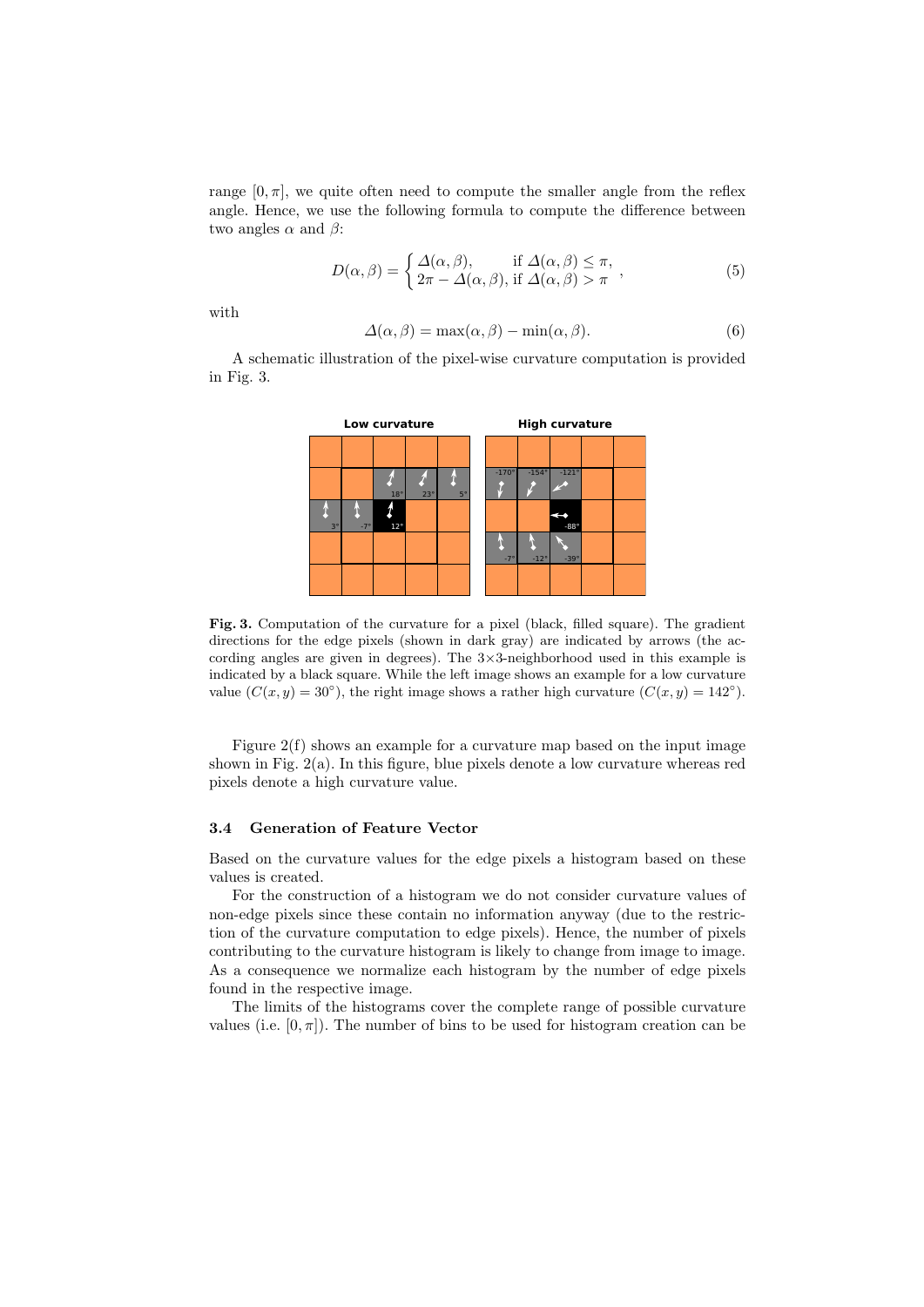adjusted. The higher the number of bins the more detailed the curvature values get captured by the resulting histogram. But the length of the resulting feature vectors will also be higher. In addition, in case of too many bins the bin values may get rather noisy, making the feature unstable in terms of the classification. If, in contrast, the number of bins is too low potentially discriminative information may get lost in the histogram, with the advantage of a more compact descriptor.

In our experiments we use 8 bins for our histograms, which yields high classification results although the feature vectors are pretty compact. The choice for the number of bins corresponds to a range of  $\pi/8$  (i.e. 22.5°) covered by each bin.

## 4 Classification

To estimate the classification accuracy of our system we use leave-one-patientout cross-validation (LOPO-CV). In this setup one image out of the database is considered as an unknown image. The remaining images are used to train the classifier (omitting those images which originate from the same patient as the image left out). The class of the unknown image is then predicted by the system. These steps (training and prediction) are repeated for each image, yielding an estimate of the overall classification accuracy.

To actually classify an unknown image (not contained in the training set) we use the k-nearest-neighbor classifier (k-NN). This rather weak classifier has been chosen to emphasize more on quantifying the discriminative power of the features proposed in this work.

To measure the distance between two histograms we employ the histogram intersection distance metric, defined as

$$
d(H_i, H_j) = 1 - \sum_{k=1}^{B} \min(H_{i,k}, H_{j,k}),
$$
\n(7)

where  $H_i$  and  $H_j$  are two normalized histograms, B denotes the number of bins used in our histograms, and  $H_{i,k}$  and  $H_{j,k}$  represent the value of the k-th bin of histogram  $H_i$  and  $H_j$ , respectively. We also carried out experiments using other distance metric (the Euclidean distance metric and the Bhattacharyya distance metric) but the classification results were rather similar to those obtained with the histogram intersection distance metric. Hence, since the histogram intersection can be computed more efficiently as compared to the two other alternatives, we decided to use this distance metric for our experiments.

#### 5 Experiments

#### 5.1 Experimental Setup

The image database used throughout our experiments is based on images taken during duodenoscopies at the St. Anna Children's Hospital, using pediatric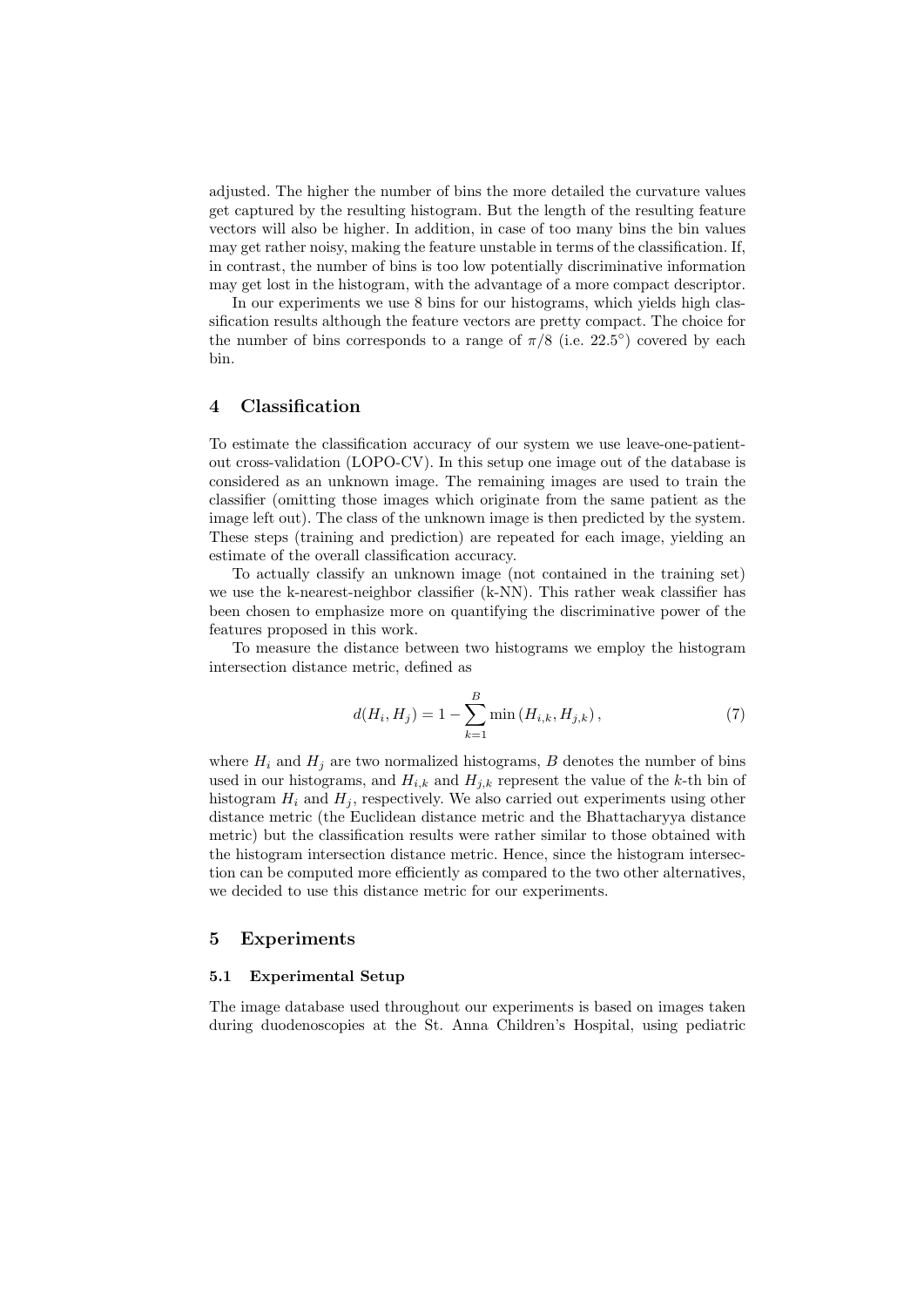gastroscopes without magnification (GIF-Q165 and GIF-N180, Olympus, Hamburg). The main indications for endoscopy were the diagnostic evaluation of dyspeptic symptoms, positive celiac serology, anemia, malabsorption syndromes, inflammatory bowel disease, and gastrointestinal bleeding. Images were recorded by using the modified immersion technique, which is based on the instillation of water into the duodenal lumen for better visibility of the villi. Using this technique, the tip of the gastroscope is inserted into the water and images of interesting areas are taken. A study [13] shows that the visualization of villi with the immersion technique has a higher positive predictive value. Previous work [6] also found that the modified immersion technique is more suitable for automated classification purposes as compared to the classical image capturing technique.

To study the prediction accuracy of different features we manually created an "idealistic" set of textured image patches with optimal quality. Thus, the captured data was inspected and filtered by several qualitative factors (sharpness, distortions, and visibility of features). In the next step, texture patches with a fixed size of  $128 \times 128$  pixels were extracted (a size which turned out to be optimally suited in earlier experiments on automated celiac disease diagnosis [6]). This way we created an extended set containing more images available for classification.

In order to generate ground truth for the texture patches used in experimentation, the condition of the mucosal areas covered by the images was determined by histological examination of biopsies from the corresponding regions. Severity of villous atrophy was classified according to the modified Marsh classification.

Table 2. The detailed ground truth information for the celiac disease image database used throughout our experiments.

|           |       | $N_{\Omega}$ | $N_{\rm E}$ | $\rm N_{\rm P}$ |
|-----------|-------|--------------|-------------|-----------------|
| No celiac |       | 234          | 306         | 131             |
| Celiac    |       | 172          | 306         | 40              |
|           | Total | 406          | 612         | 171             |

Table 2 shows the detailed ground truth information used for our experiments where  $N_O$ ,  $N_E$ ,  $N_P$  denote the number of original images, the number of images in the extended image set, and the number of patients in each class, respectively.

Since the optimal choices for the k-value for the k-NN classifier are not known at beforehand, we decided to carry out an exhaustive search for the k-value which leads to the highest overall classification rates ( $k \in 1, \ldots, 50$ ). Apart from that we carry out experiments with grayscale images as well as with RGB color images. In order to compute the local curvature values (see Equ. (2)), we used  $a \cdot 3 \times 3$ -neighborhood. While bigger neighborhoods are theoretically possible, experiments showed that, especially in case of dense edge maps (i.e. a high number of edge pixels), bigger neighborhoods are more likely to interfere with edge pixels from different edges.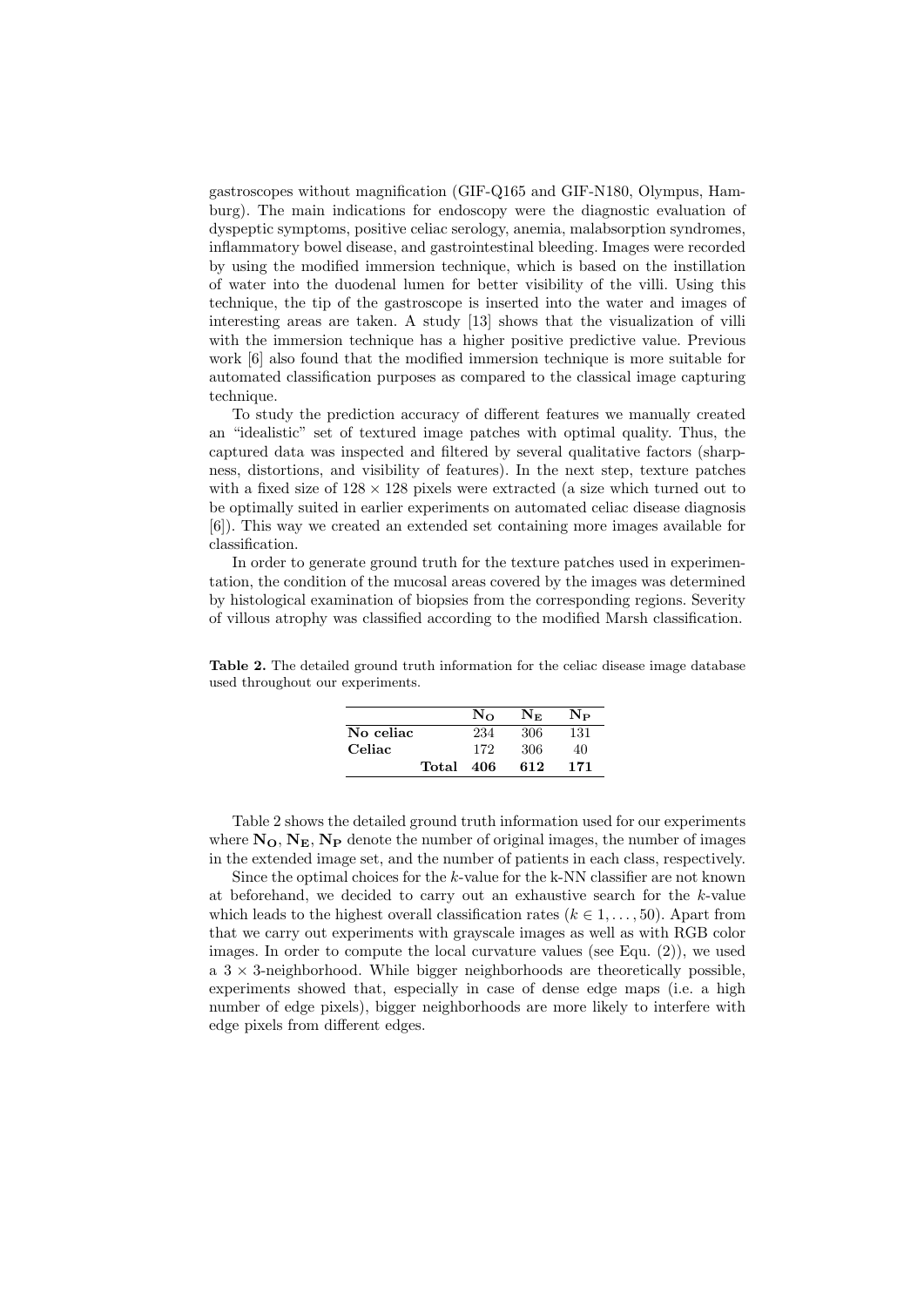We also aim at a comparison between the proposed method and a set of four features proposed in the past. These features include texture-based features as well as shape-features:

#### – Graylevel Co-occurrence Matrix features (GLCM) [14]

The GLCM is a 2D-histogram, which describes the spatial relationship between neighboring pixels. The matrix is created based on the co-occurring values of pixels across an image (for some fixed pixel offset). In other words, for each possible combination of two pixel values the GLCM stores the number of co-occurrences within an image for a given displacement between the pixels. While the displacement is fixed for a single GLCM, it can be adjusted with respect to the pixel distance (one pixel in our experiments) and the direction.

To obtain features for the classification, we compute a GLCM for four different directions (up, down, left, and right) and compute a subset of the statistical features proposed in [14] (i.e. contrast, correlation, energy, and homogeneity) on each GLCM. The final features used are composed by concatenating the Haralick features extracted.

#### – Edge Co-occurrence Matrix (ECM) [15]

After applying eight differently orientated directional filters (rotated Sobel filters) on the source image a gradient magnitude image is constructed for each direction. Based on these the direction with the maximum response is determined for each pixel, followed by masking out pixels with a gradient magnitude below some threshold (75% below the maximum response in our experiments). Then the methodology of GLCM is used to obtain the ECM for one specific displacement (one pixel displacement in our experiments). As suggested in [15], we compute the element-wise sum of eight ECMs (one for each direction) to obtain the final ECM for one specific displacement distance.

#### – Local Binary Patterns (LBP) [16]

Local binary patterns are a powerful method to describe local texture properties within an image. In its simplest form, this method compares the grayscale value of a pixel to the values of the eight nearest neighbors. If the value of a neighbor exceeds the center pixel value the respective neighborhood position is set to one. The number resulting from the neighborhood bit sequence corresponds to the LBP number. In other words, the neighbors of each pixel are thresholded by the respective center pixel and the resulting binary sequence is used to obtain the final LBP number. Based on the LBP numbers computed for all pixels in the source image a histogram is generated, which then serves as the feature vector.

#### – Shape features combination (EDGEFEATURES) [9]

After Canny Edge detection, different features from edge-enclosed regions are computed. In the original paper [9] we used edge shape features as well as texture features. For the results in this work we slightly modified this method to restrict the features to shape features. To find the most discriminative combination of features we use a greedy forward feature subset selection.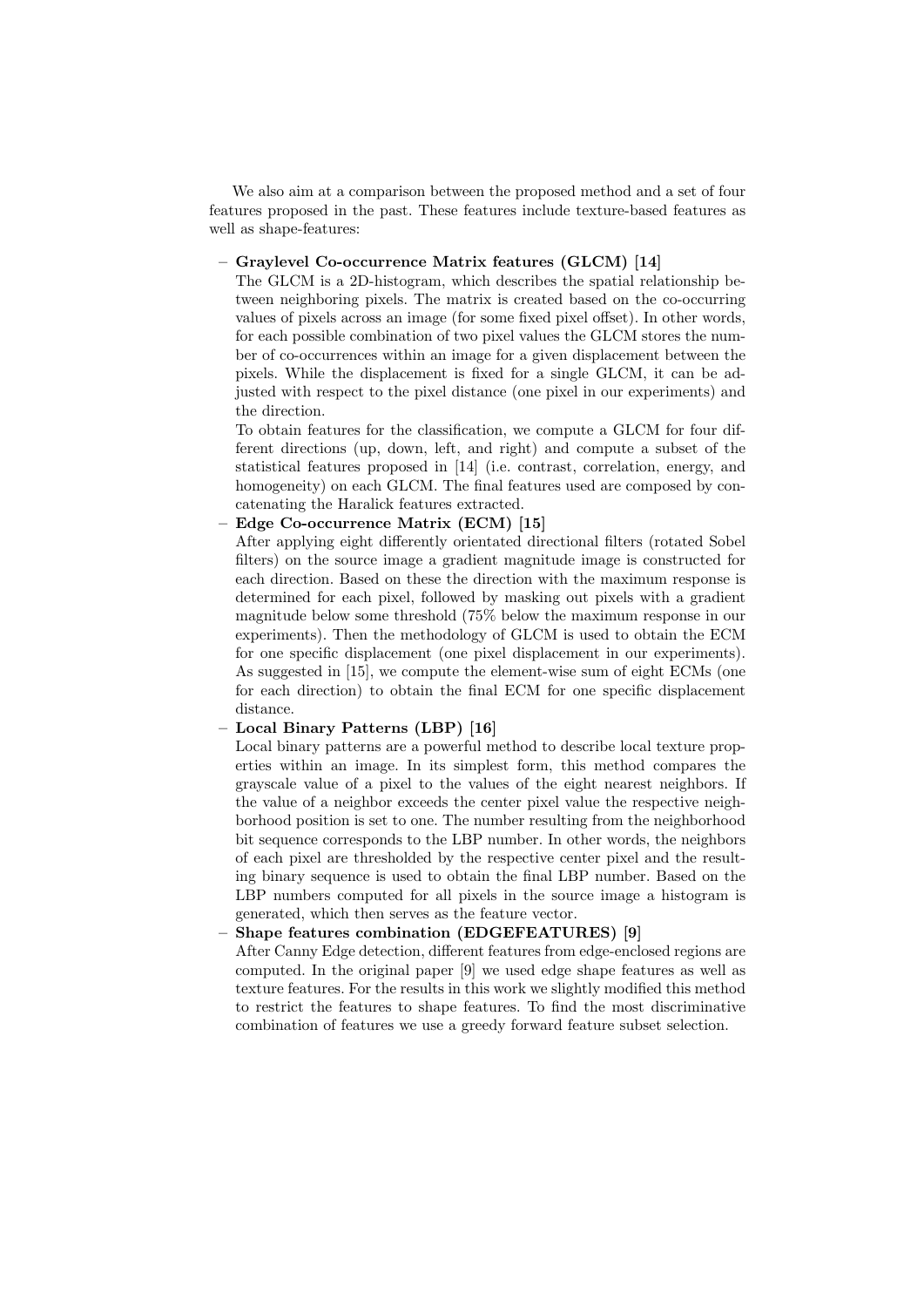Since our image database is quite limited in terms of the number of images available, we employ the leave-one-patient-out cross-validation (LOPO-CV). Hence, the images from one patient are removed from the image set (serving as the validation samples) while the remaining images are used to train the underlying classifier. This process is repeated for all patients in the image database.

In order to be able to assess whether two different methods produce statistically significant differences in the results obtained, we employ McNemar's test [17]. For two methods  $M_1$  and  $M_2$  this test statistic keeps track of the number of images which are misclassified by method  $M_1$  but classified correctly by method  $M_2$  (denoted by  $n_{01}$ ) and vice versa (denoted by  $n_{10}$ ). The test statistic, which is approximately Chi Square distributed (with one degree of freedom), is then computed as

$$
T = \frac{(|n_{01} - n_{10}| - 0.5)^2}{n_{01} + n_{10}}.
$$
\n(8)

From T the *p*-value can be computed as

$$
p = 1 - F_{\chi_1^2}(T) \tag{9}
$$

where  $F_{\chi_1^2}$  denotes the cumulative distribution function of the Chi Square distribution with one degree of freedom. The null-hypothesis  $H_0$  for McNemar's test is that the outcomes of  $M_1$  and  $M_2$  lead to equal error rates. Given a fixed significance level  $\alpha$ , there is evidence that the methods  $M_1$  and  $M_2$  produce significantly different results if  $p < \alpha$ . As a consequence we can reject the nullhypothesis  $H_0$ . Throughout this work we chose a significance level of  $\alpha = 0.05$ . This implies that, if  $M_1$  and  $M_2$  are significantly different, there is a confidence level of 95% that the differences between the outcomes of the methods are not caused by random variation.

#### 5.2 Results

Table 3 shows the detailed results for our experiments. The column "SD" in this table indicates whether there is a statistically significant difference between the results obtained with the SCH method and the other methods according to McNemar's test. In addition, the sign given in brackets indicates whether the results obtained are significantly lower  $(-)$  or significantly higher  $(+)$  as compared to the results of the SCH method. The last column (SCS) provides the information whether there is a statistically significant difference between the results for a specific method when comparing the grayscale and color results.

From these results we immediately notice that the SCH feature yields the highest overall classification rate (accuracy) as compared to the other features. This accounts to the results with grayscale images as well as to the color images results. We also notice that SCH in most cases delivers significantly higher results when compared to the other methods. Only in case of LBP applied to the grayscale images the difference to SCH is not significant, although also in this case SCH delivers a higher classification accuracy.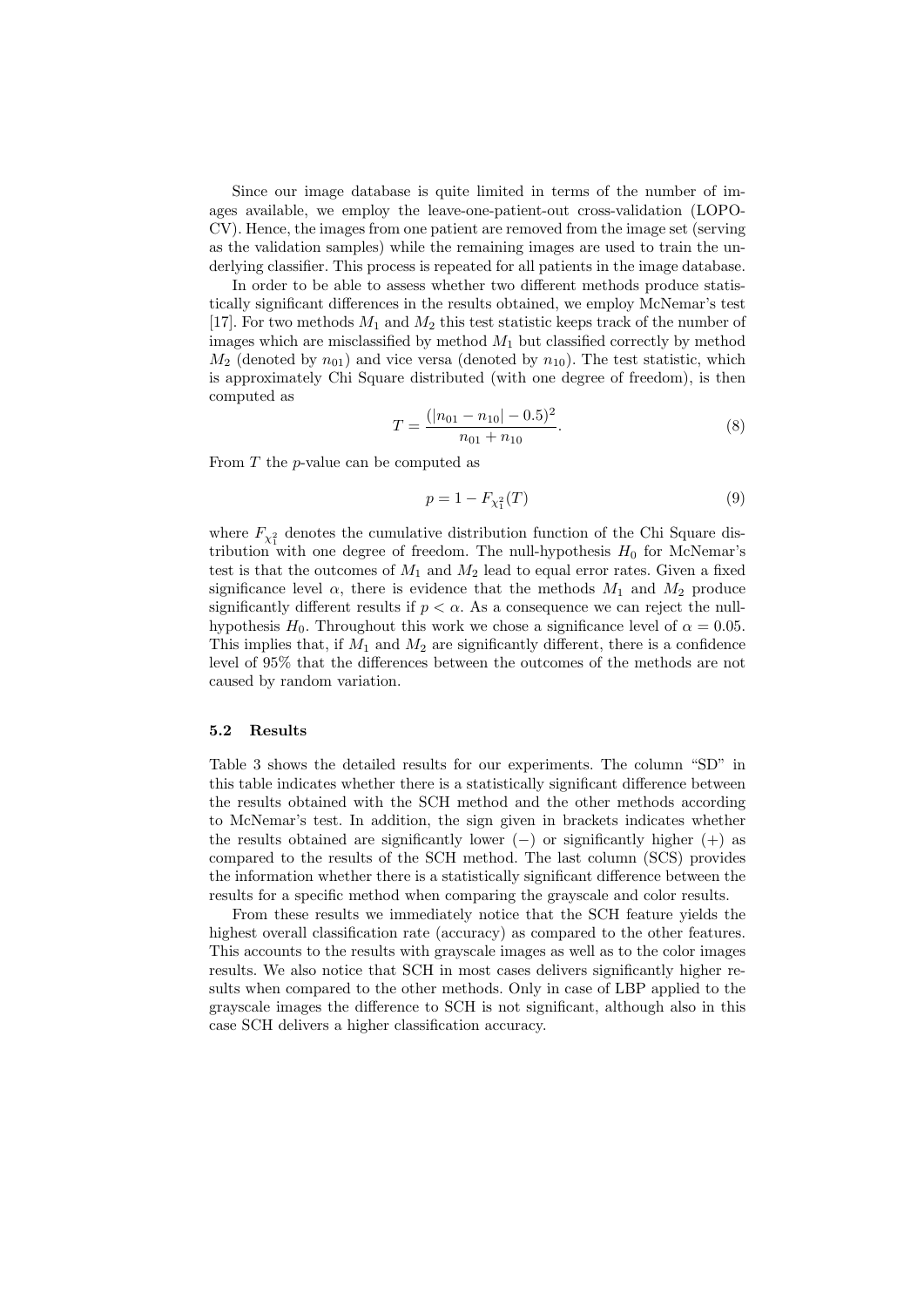| <b>Grayscale Images</b> |       |       |                                         |                    |            |  |  |  |
|-------------------------|-------|-------|-----------------------------------------|--------------------|------------|--|--|--|
| Method                  |       |       | <b>Accuracy Specificity Sensitivity</b> | <b>SD</b>          | <b>SCS</b> |  |  |  |
| <b>SCH</b>              | 87.58 | 89.87 | 85.29                                   |                    |            |  |  |  |
| <b>ECM</b>              | 77.45 | 75.16 | 79.74                                   | $\checkmark$ (-)   |            |  |  |  |
| GCM                     | 73.69 | 67.97 | 79.41                                   | $\checkmark$ (-)   |            |  |  |  |
| <b>LBP</b>              | 84.97 | 82.35 | 87.58                                   |                    |            |  |  |  |
| <b>EDGEFEATURES</b>     | 67.16 | 75.49 | 58.82                                   | $\checkmark$ ( $-$ |            |  |  |  |
| <b>RGB</b> Color Images |       |       |                                         |                    |            |  |  |  |
| Method                  |       |       | Accuracy Specificity Sensitivity        | <b>SD</b>          | <b>SCS</b> |  |  |  |
| SCH                     | 85.78 | 89.22 | 82.35                                   |                    |            |  |  |  |
| <b>ECM</b>              | 76.31 | 78.10 | 74.51                                   | $\checkmark$ (-)   |            |  |  |  |
| GCM                     | 75.98 | 74.84 | 77.12                                   | $\checkmark$ (-)   |            |  |  |  |
| <b>LBP</b>              | 81.54 | 80.72 | 82.35                                   | $(-)$              | $(+)$      |  |  |  |
| <b>EDGEFEATURES</b>     | 70.92 | 75.82 | 66.01                                   |                    |            |  |  |  |

Table 3. Detailed classification rates obtained for grayscale images and color images.

We also see that there are two methods only, which deliver a slightly higher accuracy when extracting the features from color images (i.e. GCM and EDGE-FEATURES). In case of all other methods we observe a slight decrease of the accuracy in case of color images. But, except for the LBP method, the differences observed are not significantly different.

When looking at the results yielded by the EDGEFEATURES method we notice that the results are considerably lower as compared to the SCH method. This is especially interesting since the EDGEFEATURES method employs a feature selection algorithm, which – at least theoretically – should be advantageous.

# 6 Conclusion

We proposed a novel shape-based feature which we successfully applied to the problem of an automated celiac disease diagnosis. We showed that, although the descriptor used is very compact, we in most cases achieve significantly higher classification accuracies as compared to some well-established feature extraction methods (texture features as well as shape-based features).

We also showed that the SCH method can be easily extended to work with RGB color images. However, compared to the accuracy in case of grayscale images, the accuracy changes observed in our experiments are not statistically significant.

Since the proposed feature has not been tailored specifically to celiac disease images (i.e. it makes no assumptions about the edges and gradients used), it may be potentially applied to other problem domains as well.

### References

1. Fasano, A., Berti, I., Gerarduzzi, T., Not, T., Colletti, R.B., Drago, S., Elitsur, Y., Green, P.H.R., Guandalini, S., Hill, I.D., Pietzak, M., Ventura, A., Thorpe, M.,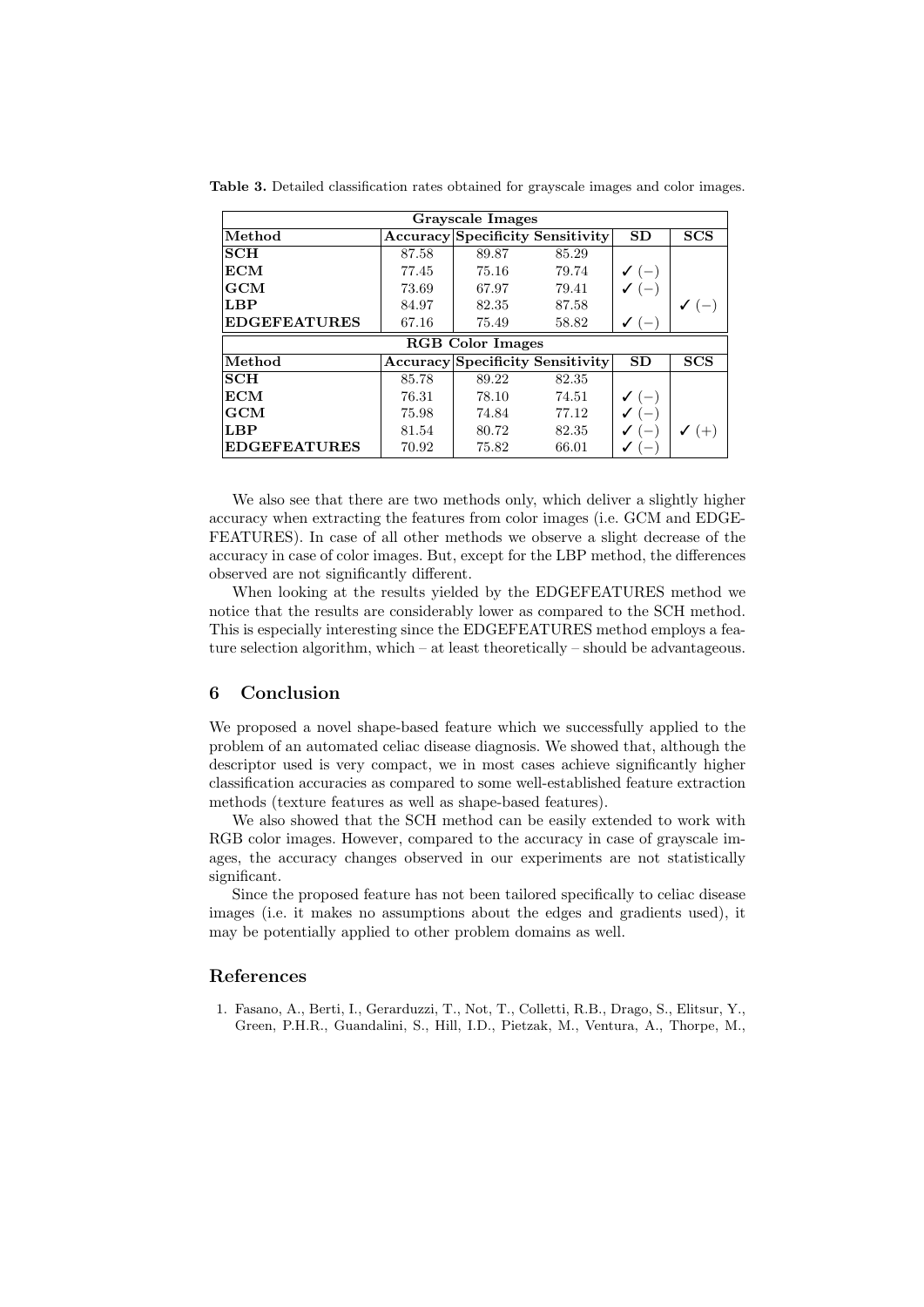Kryszak, D., Fornaroli, F., Wasserman, S.S., Murray, J.A., Horvath, K.: Prevalence of celiac disease in at-risk and not-at-risk groups in the united states: a large multicenter study. Archives of internal medicine 163 (February 2003) 286–92

- 2. Liedlgruber, M., Uhl, A.: Computer-aided decision support systems for endoscopy in the gastrointestinal tract: A review. IEEE Reviews in Biomedical Engineering 4 (2012) 73–88
- 3. Ciaccio, E.J., Tennyson, C.A., Lewis, S.K., Krishnareddy, S., Bhagat, G., Green, P.H.: Distinguishing patients with celiac disease by quantitative analysis of videocapsule endoscopy images. Computer Methods and Programs in Biomedicine 100(1) (October 2010) 39–48
- 4. Vécsei, A., Fuhrmann, T., Uhl, A.: Towards automated diagnosis of celiac disease by computer-assisted classification of duodenal imagery. In: Proceedings of the 4th International Conference on Advances in Medical, Signal and Information Processing (MEDSIP '08), Santa Margherita Ligure, Italy (2008) 1–4 paper no P2.1-009.
- 5. Vécsei, A., Fuhrmann, T., Liedlgruber, M., Brunauer, L., Payer, H., Uhl, A.: Automated classification of duodenal imagery in celiac disease using evolved fourier feature vectors. Computer Methods and Programs in Biomedicine 95 (August 2009) S68–S78
- 6. Hegenbart, S., Kwitt, R., Liedlgruber, M., Uhl, A., Vécsei, A.: Impact of duodenal image capturing techniques and duodenal regions on the performance of automated diagnosis of celiac disease. In: Proceedings of the 6th International Symposium on Image and Signal Processing and Analysis (ISPA '09), Salzburg, Austria (September 2009) 718–723
- 7. Gschwandtner, M., Liedlgruber, M., Uhl, A., Vécsei, A.: Experimental study on the impact of endoscope distortion correction on computer-assisted celiac disease diagnosis. In: Proceedings of the 10th International Conference on Information Technology and Applications in Biomedicine (ITAB'10), Corfu, Greece (November 2010)
- 8. Häfner, M., Gangl, A., Liedlgruber, M., Uhl, A., Vécsei, A., Wrba, F.: Classification of endoscopic images using Delaunay triangulation-based edge features. In: Proceedings of the International Conference on Image Analysis and Recognition (ICIAR'10). Volume 6112 of Springer LNCS., Povoa de Varzim, Portugal (June 2010) 131–140
- 9. Häfner, M., Gangl, A., Liedlgruber, M., Uhl, A., Vécsei, A., Wrba, F.: Endoscopic image classification using edge-based features. In: Proceedings of the 20th International Conference on Pattern Recognition (ICPR'10), Istanbul, Turkey (August 2010) 2724–2727
- 10. Oberhuber, G., Granditsch, G., Vogelsang, H.: The histopathology of coeliac disease: time for a standardized report scheme for pathologists. European Journal of Gastroenterology and Hepatology 11 (November 1999) 1185–1194
- 11. Marsh, M.: Gluten, major histocompatibility complex, and the small intestine. a molecular and immunobiologic approach to the spectrum of gluten sensitivity ('celiac sprue'). Gastroenterology 102(1) (1992) 330–354
- 12. Canny, J.: A computational approach to edge detection. IEEE Transactions on Pattern Recognition and Machine Intelligence 8(6) (September 1986) 679–698
- 13. Gasbarrini, A., Ojetti, V., Cuoco, L., Cammarota, G., Migneco, A., Armuzzi, A., Pola, P., Gasbarrini, G.: Lack of endoscopic visualization of intestinal villi with the immersion technique in overt atrophic celiac disease. Gastrointestinal endoscopy 57 (March 2003) 348–351